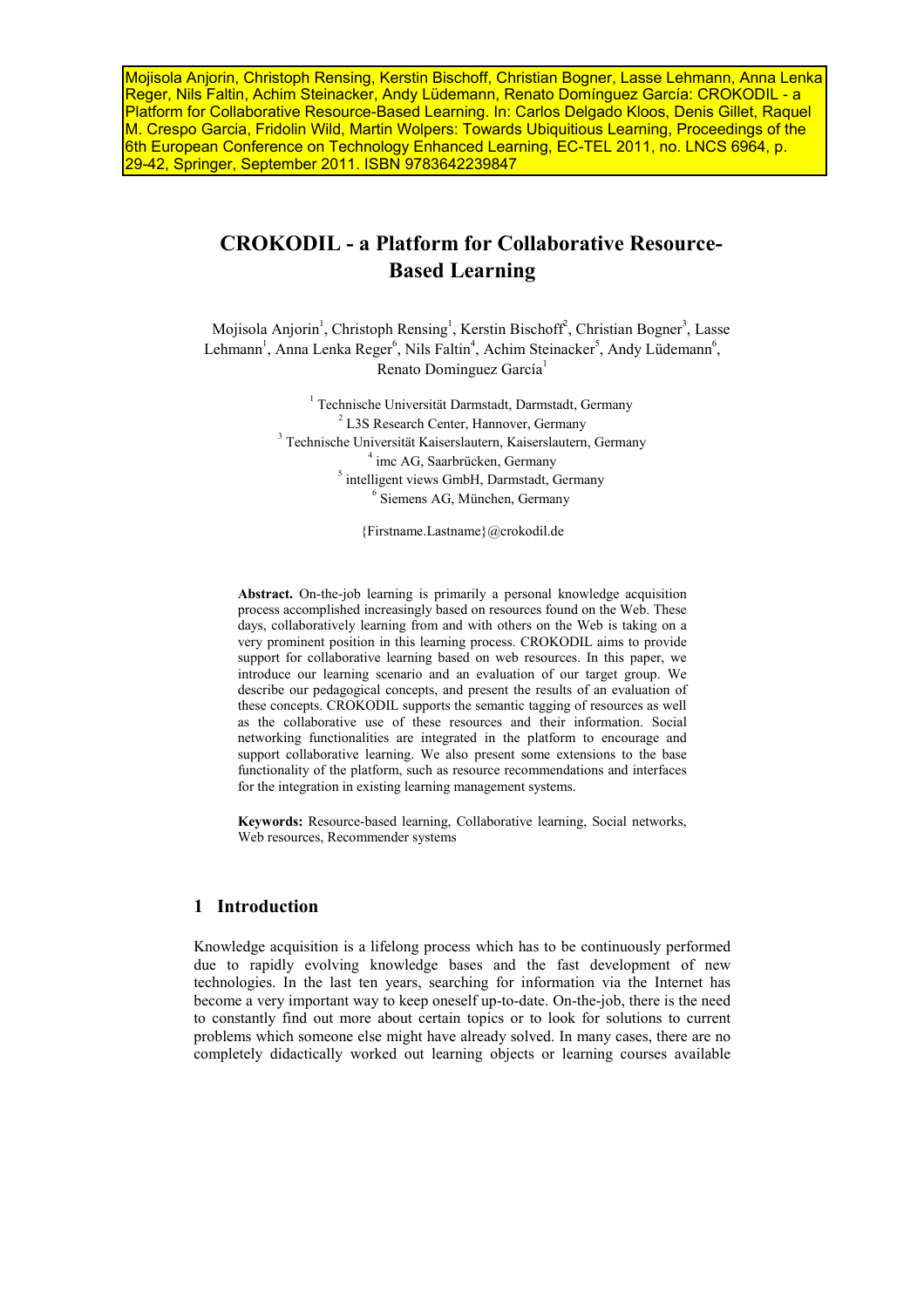which could equip the learner or worker with the knowledge needed to complete said task. A shift from the pure form of instructional learning to the more flexible resource-based learning [1], which focuses more on problem solving and critical thinking, is needed. As a result, knowledge acquisition is increasingly accomplished by utilizing resources found on the Web such as open learning content from an educational institution (like iTunes  $U^1$ ) or user-generated content like on YouTube<sup>2</sup> or Slideshare<sup>3</sup> as well as collaboratively constructed resources such as wikis and blogs [2]. Besides using and generating content, learners collaborate with other learners using different applications like social networks, discussion boards, wikis or forums. They ask questions, discuss answers, share documents, or recommend resources on certain subjects, which were found to be helpful, to other learners. The advantages of communication and interaction in communities and social networks can no longer be ignored as a very important part of the learning process [1].

This paper is organized as follows. Section 2 explains advantages and challenges of collaborative resource-based learning. Section 3 summarizes existing approaches to address these challenges. In Section 4, we introduce four different learning scenarios which we analyze to determine the requirements for our platform. The results of an exemplary study of the target groups are presented. The pedagogical concept and its evaluation are demonstrated in Section 5. In Section 6, we present the CROKODIL platform, describing its different elements and extensions. This paper concludes with an outlook on future work.

# **2 Advantages and Challenges in Resource-Based Learning**

As mentioned in the introduction, resource-based learning offers many advantages when compared to traditional instructional learning. Rakes [2] shows that learners prefer to learn through interactions with various learning resources rather than through instructional teaching. Studies performed by [3] have shown that learning with web resources highly depends on the personal situation, preferences and previous knowledge of the learner as opposed to the learner's type. Especially for users who actively aim to organize their learning process, the usage of web resources and services from the so called Web2.0 in addition to or in place of traditional learning approaches is helpful.

However, resource-based learning poses challenges for learners both from a technical as well as a pedagogical perspective: There often is no teacher who structures the learning process and prepares the learning material. Additionally, resources on the Web are rarely created by the authors with the intent of creating learning material. The learners, by themselves, have to assess the trustworthiness of the resources and select a variety of these resources which are relevant to their educational goals. Hence, learners have to perform the entire learning process in a self-directed manner. This competence to learn autonomously on the Web cannot be

 1 http://www.apple.com/education/itunes-u/, Online 2011-03-29

<sup>2</sup> http://www.youtube.com/, Online 2011-03-29

<sup>3</sup> http://www.slideshare.net/, Online 2011-03-29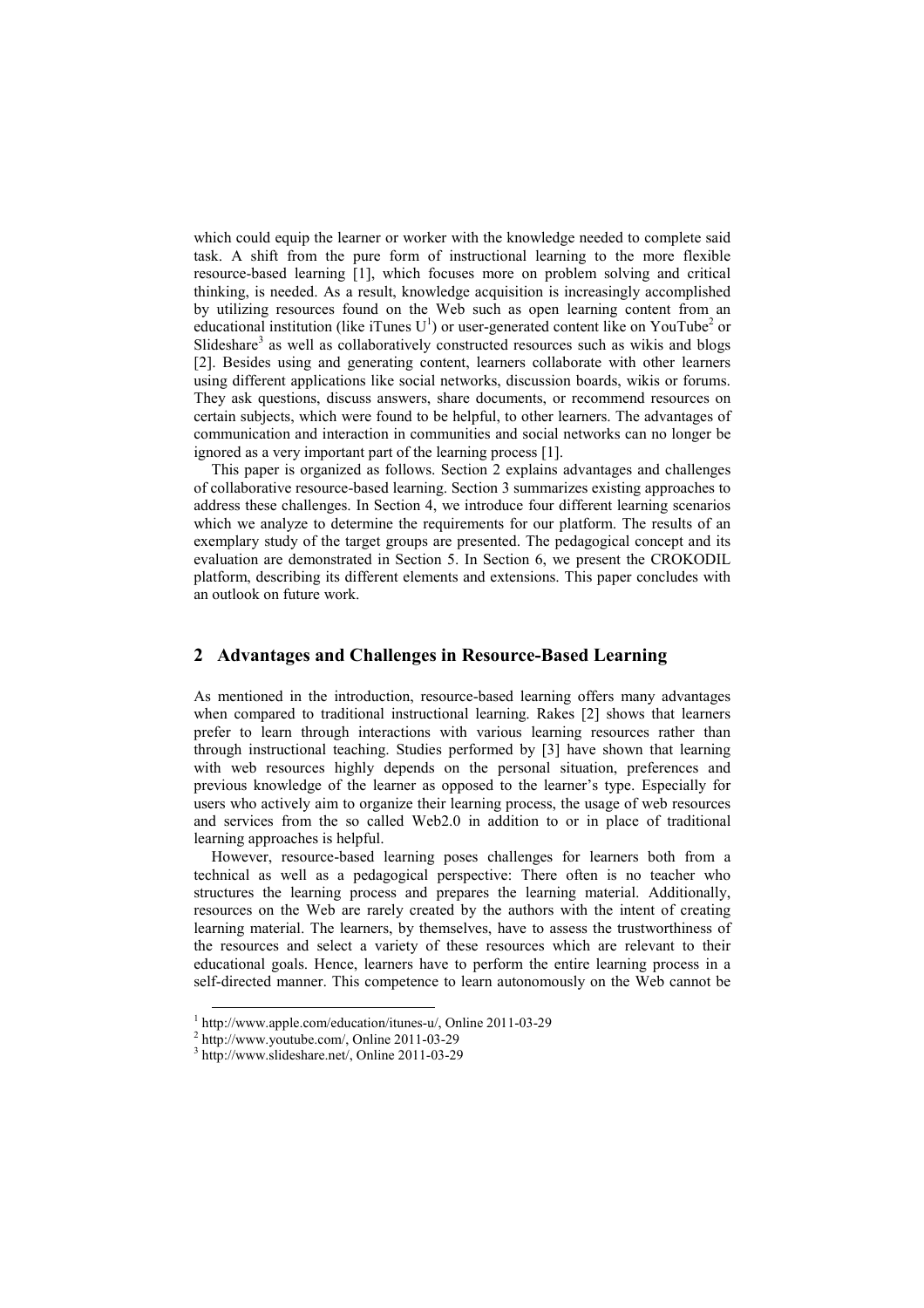taken for granted. "Learning to learn" is one of the eight key competences listed in the European Commission Reference Framework for lifelong learning [4]. It means the ability to pursue and persist in learning, to organize one's own learning, including the effective management of time and information, both individually and in groups. Therefore, people have to be trained in this kind of learning in educational institutions. In such educational institutions, which are predominantly characterized by instructional learning, collaborative resource-based learning should be integrated in the form of episodes. Such episodes could be small, like a learning task in which learners have to research online in order to answer a specific question, or large when learners perform an extensive research, like an independent preparation of a complex thesis.

Furthermore, learners have to manage different tasks in the overall process of resource-based learning in addition to the actual reading and learning process. Amongst other challenges, learners have to phrase search terms, select relevant web pages from search results and organize and structure web pages they have found for later usage [5]. The technological challenge therefore, is to support the user in all the processes he has to perform in addition to the actual learning of the content of web resources. Our overall goal in CROKODIL is to support all these tasks in one platform.

# **3 Related Work**

 $\overline{a}$ 

Traditional systems for technology enhanced learning mainly focus on the support of the organization of institutional learning scenarios as in different kinds of Learning Management Systems (LMS), or of collaborative learning as in various Computer Supported Collaborative Learning applications (CSCL) or in the management of different tools used in personal learning as in Personal Learning Environments (PLE). For resource management in resource-based learning learners usually use different tools. A survey we performed [6] has shown that learners use search engines, word processing tools, memos or browser bookmarks. So far, social bookmarking platforms like Delicious<sup>4</sup> or reference management programs for research articles like Citavi<sup>5</sup> or Mendeley<sup>6</sup> are rarely used. The authors in [7] give an extensive review of nine different social semantic bookmarking systems: BibSonomy<sup>7</sup>, SOBOLEO<sup>8</sup>, Fuzzzy<sup>9</sup>, GroupMe!<sup>10</sup>, Twine<sup>11</sup>, ZigTag<sup>12</sup>, Faviki<sup>13</sup>, gnirz<sup>14</sup> and Annotea<sup>15</sup>. These systems allow

<sup>4</sup> http://www.delicious.com/, Online 2011-03-29

<sup>5</sup> http://www.citavi.com/, Online 2011-03-29

<sup>6</sup> http://www.mendeley.com/, Online 2011-03-29

<sup>7</sup> http://www.bibsonomy.org/, Online 2011-03-29

<sup>8</sup> http://tool.soboleo.com/, Online 2011-03-29

<sup>9</sup> http://www.fuzzzy.com/, Online 2011-03-29

<sup>10</sup> http://groupme.org/GroupMe/, Online 2011-03-29

<sup>11</sup> http://www.evri.com/, Online 2011-03-29

<sup>12</sup> http://www.zigtag.com/, Online 2011-03-29

<sup>13</sup> http://www.faviki.com/pages/welcome/, Online 2011-03-29

 $14 \text{ http://code.google.com/p/gnizr/}$ , Online 2011-29-03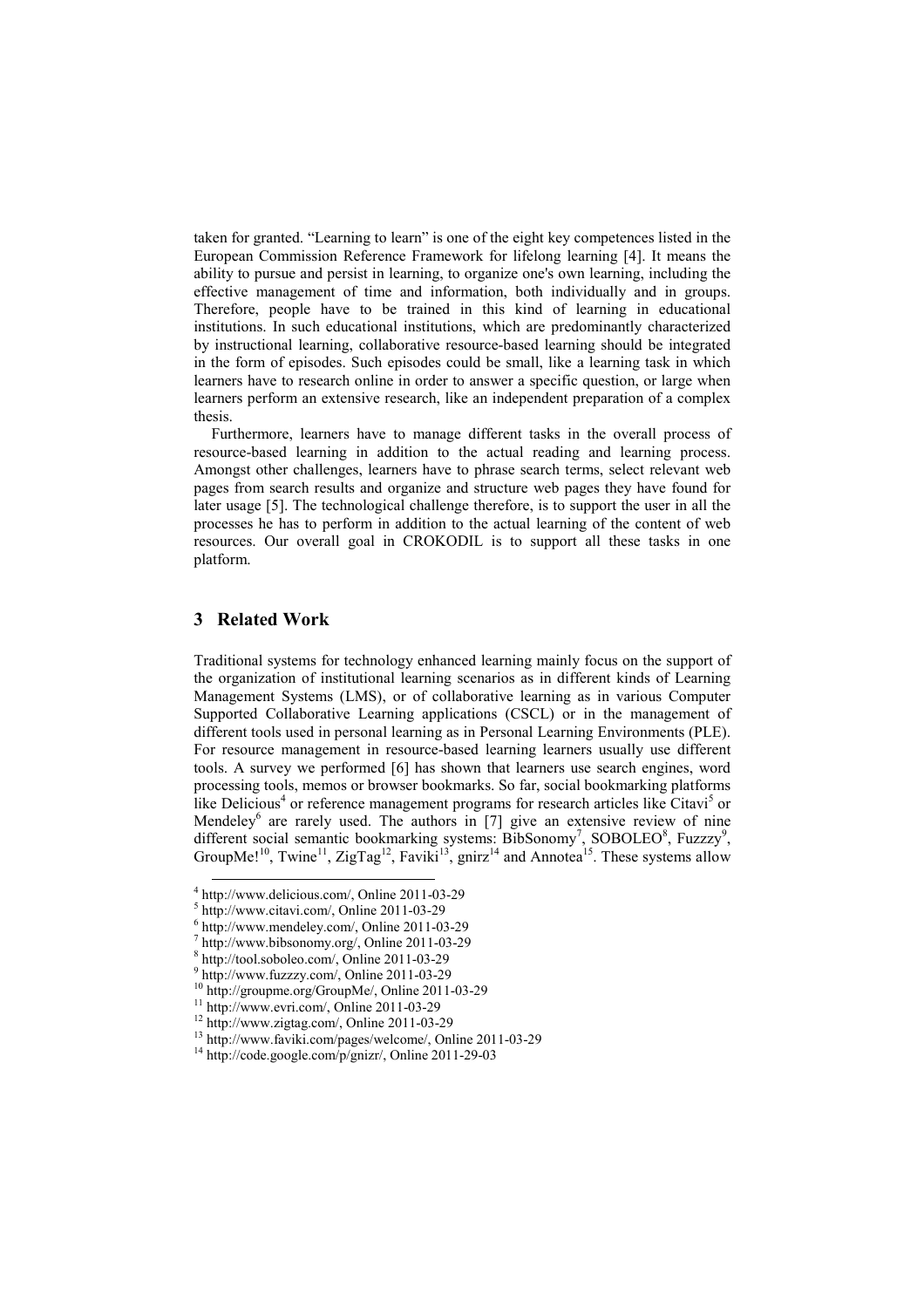the user to add annotations to resources by tagging, rating or commenting. Each system, however, implements these features differently and a different emphasis is given to the degree of automated support offered to the user. Two examples of tagging and annotation systems applied specifically to the learning scenario are OATS (Open Annotation and Tagging System) [8] and FolksAnnotation [9]. OATS is an open-source tool supporting learners in collaboratively creating and sharing knowledge using highlights, tags and notes in HTML based learning content. FolksAnnotation is a semantic metadata tool for annotating learning resources using folksonomies and domain ontologies. These tools however lack pedagogic support for the learning process and only support isolated steps of resource-based learning.

In the CROKODIL project<sup>16</sup> we aim to provide a holistic solution. We therefore develop pedagogical and technological concepts to support collaborative resourcebased learning. We integrate these concepts in a novel learning platform and are thus providing support for all the different tasks which are part of collaborative resourcebased learning.

# **4 Target Group Scenarios and Evaluation**

Resource-based learning does not only take place in a personal setting outside of educational institutions. It is rather necessary to introduce this form of learning even within educational institutions and provide the students with the skills needed to learn autonomously with resources from the Web. Resource-based learning is thus integrated into the overall instructional setting and thereby gains a new and different scope. Resource-based learning can be implemented as a short episode like answering a question posed by the lecturer or as a longer episode, for example during the preparation of an elaboration on a specific topic. To expedite the use of resourcebased learning in educational institutions, we couple the CROKODIL platform with a learning management system. This allows institutions to integrate resource-based learning in the traditional instructional learning process, as well as providing access to content and resources from an LMS in resource-based learning. In the CROKODIL project educational institutions are involved in the design and the evaluation of the new platform: IBB (Institut für Berufliche Bildung) and Siemens Professional Education. Both institutions implement two different scenarios which are described briefly in the following. For two scenarios, we report on an initial target group survey.

# **4.1 Target Group Scenarios**

 $\overline{a}$ 

### **Scenario 1: Re-education in Information Technology (IBB)**

The first scenario is the provision of further education in information technology to people out-of-work. These learners are generally between 25 and 46 years of age and already have some work experience. They receive one-day tasks from the lecturer,

<sup>15</sup> http://www.annotea.org/, Online 2011-03-29

<sup>16</sup> http://www.crokodil.de, Online 2011-03-29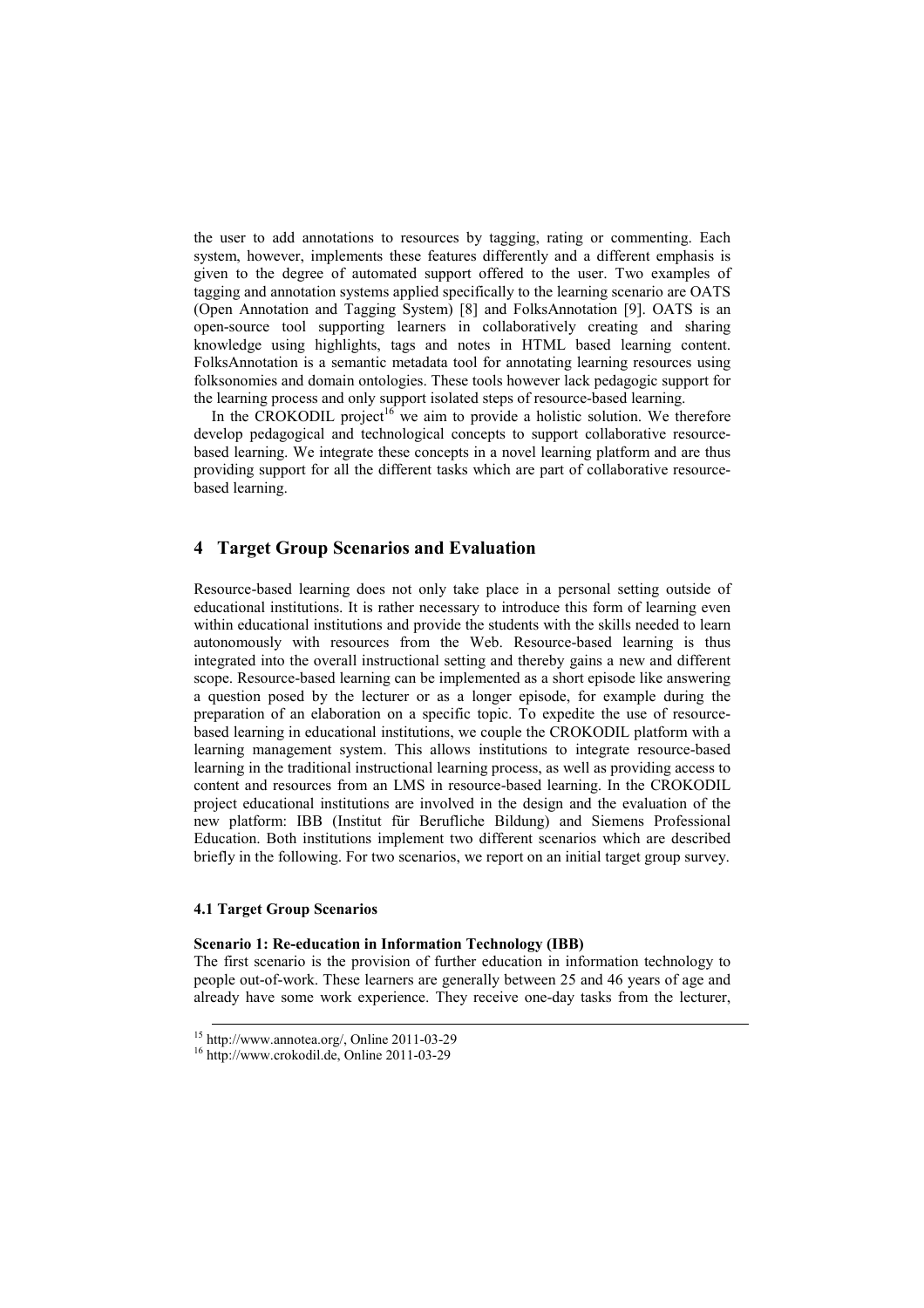which they accomplish independently by using textbooks and resources found on the Internet. CROKODIL will be integrated in this daily self-directed learning process.

#### **Scenario 2: Education Program for School Dropouts (IBB)**

The second scenario encompasses an educational program for school dropouts to support them in finding apprenticeship vacancies. Therefore, in addition to this education program, the trainees partake in internships and classroom trainings. The classroom training day is usually held in an instruction-oriented manner where teachers hold teacher-centered lessons combined with exercises and tests. In this scenario, a continuous use of the CROKODIL platform is hardly reconcilable with the existing rigid learning structure as described above. Thus an episode-based approach to resource-based learning is planned. Short and concise phases of resource-based learning will be integrated into the existing learning procedure. A possible CROKODIL episode in this case could encompass trainees researching in a group on a certain topic and presenting their findings later on to the class later on.

### **Scenario 3: Bachelor of Arts in Business Administration + Industrial Clerk (Siemens Professional Education)**

The participants in the third scenario are pursuing a Bachelor's degree in Business Administration in combination with a commercial vocational qualification (as an industrial clerk). As part of their vocational training, they have to give papers and presentations on various business subjects. The preparation of these papers is mostly self-directed. The title and the content structure, however, have to be agreed upon with their trainer. The target group is divided into two subgroups, each consisting of 10-15 students. CROKODIL will be used in this exploratory learning process to access and manage various internal company resources (e.g. Siemens libraries, intranet resources, Web Based Trainings (WBTs), e-Books) and publicly accessible web resources.

### **Scenario 4: Bachelor of Engineering + Electronics Technician for Automation Technology (Siemens Professional Education**)

In the last scenario, the participants are pursuing a Bachelor's degree in Engineering in combination with a vocational qualification (as an electronics technician for Automation Technology). At present, the learning content is communicated via lectures, tutorials and Computer Based Trainings (CBTs). The degree of self-directed learning could be enhanced by the use of the CROKODIL platform and the integration of additional publicly accessible resources could also be advantageous.

### **4.2 Target Group Assessment for Scenario 1 and Scenario 2**

In order to get a better picture of the target group of the platform and to judge the background of the users regarding resource-based learning, self-regulated learning and their experience with social communities and Web 2.0 tools, we conducted an initial target group survey with the trainees from scenarios 1 and 2. From Scenario 1, we evaluated 15 participants: 14 male, 1 female, with an average age of 32.8 (SD 7).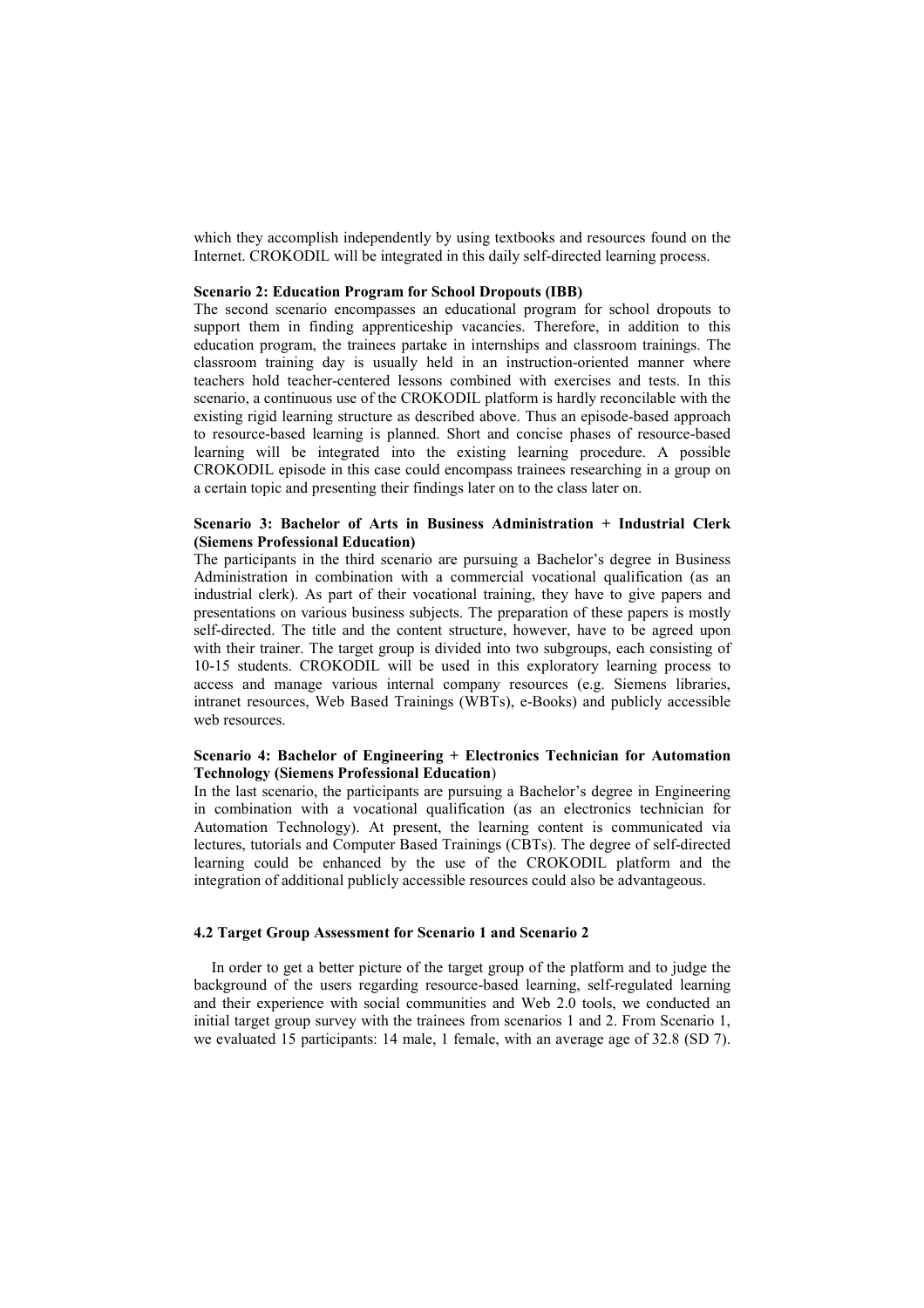For Scenario 2, we evaluated 11 female and 7 male participants, having an average age of 18.7 (SD 1.6). Most of the survey items were rated using a 5-point Likert scale ranging from 0 (never) to 4 (almost always). Table 1 shows some selected results.

All participants of the survey are intense web users, going online once or several times a day and feeling quite confident handling this medium. Both groups predominantly use the Internet at home. For the learners in Scenario 1, the most popular internet activities are private surfing, email, online shopping and education related activities. However, most participants as well oftentimes use the Internet during reeducation measures (avg. 3.4, SD 0.63) as the primary means for searching information with respect to re-training tasks (avg. 3.7, SD 0.46). For the school dropouts of scenario 2, internet based communication services like email, instant messaging and social networks are a lot more prominent.

|                                                                                   |                          | Scenario 1 |       | Scenario 2 |       |
|-----------------------------------------------------------------------------------|--------------------------|------------|-------|------------|-------|
|                                                                                   |                          | Mean       | SD    | Mean       | SD.   |
| Which tools do you use for                                                        | Search engine $(s)$      | 3.9        | 0.258 | 3.7        | 0.594 |
| researching information?                                                          | Wikipedia                | 3.1        | 0.516 | 2.2        | 0.981 |
|                                                                                   | Portal(s)                | 1.2        | 0.802 | 0.9        | 1.125 |
|                                                                                   | Specialized databases    | 2.0        | 1.177 | 0.2        | 0.775 |
| Which browser<br>functionalities do you use?                                      | Bookmarking              | 2.2        | 1.568 | 1.5        | 1.506 |
|                                                                                   | <b>Browser History</b>   | 2.1        | 1.387 |            | 1.047 |
|                                                                                   | Add-ons                  | 2.4        | 1.500 | 1.5        | 1.356 |
|                                                                                   | Email                    | 1.7        | 1.345 | 1.3        | 1.073 |
| Which services do you use<br>for communication with<br>colleagues or co-learners? | Phone                    | 2.0        | 1.309 | 2.9        | 0.957 |
|                                                                                   | SMS / MMS                | 1.0        | 1.195 | 2.9        | 1.023 |
|                                                                                   | <b>Instant Messaging</b> | 0.7        | 0.816 | 2.6        | 1.057 |
|                                                                                   | Social networks          | 0.8        | 0.775 | 2.9        | 1.023 |

**Table 1.** Selected results of the target group survey.

The participants from Scenario 1 show a heavy reliance on search engines and Wikipedia when browsing the Web to find relevant information. Portals and specialized databases are however rarely visited. Some participants also mentioned community related bulletin boards/newsgroups as valuable sources they sometimes refer to. The participants in Scenario 2 almost exclusively rely on search engines and to some extent Wikipedia as well. Expert groups or specialized databases are not used at all. With respect to organizing and re-finding relevant web resources, some users regularly make use of bookmarking and the browser history. For some users, we observe an interesting pattern between these two browser functionalities. Users, who frequently bookmark resources, less often resort to their browser history and vice versa. Tagging is however not a very common practice. Half of the users in Scenario 1 do not know the term tagging and only a few infrequently tag pictures, videos or web resources. In Scenario 2, only 30% are familiar with tagging. Those who are, use tagging frequently, in particular for pictures.

From our evaluation, YouTube, Facebook<sup>17</sup> and its German variants MeinVZ<sup>18</sup>/StudiVZ<sup>19</sup> are the most popular social networks. However, only a small

 $17$  http://www.facebook.com/, Online 2011-03-29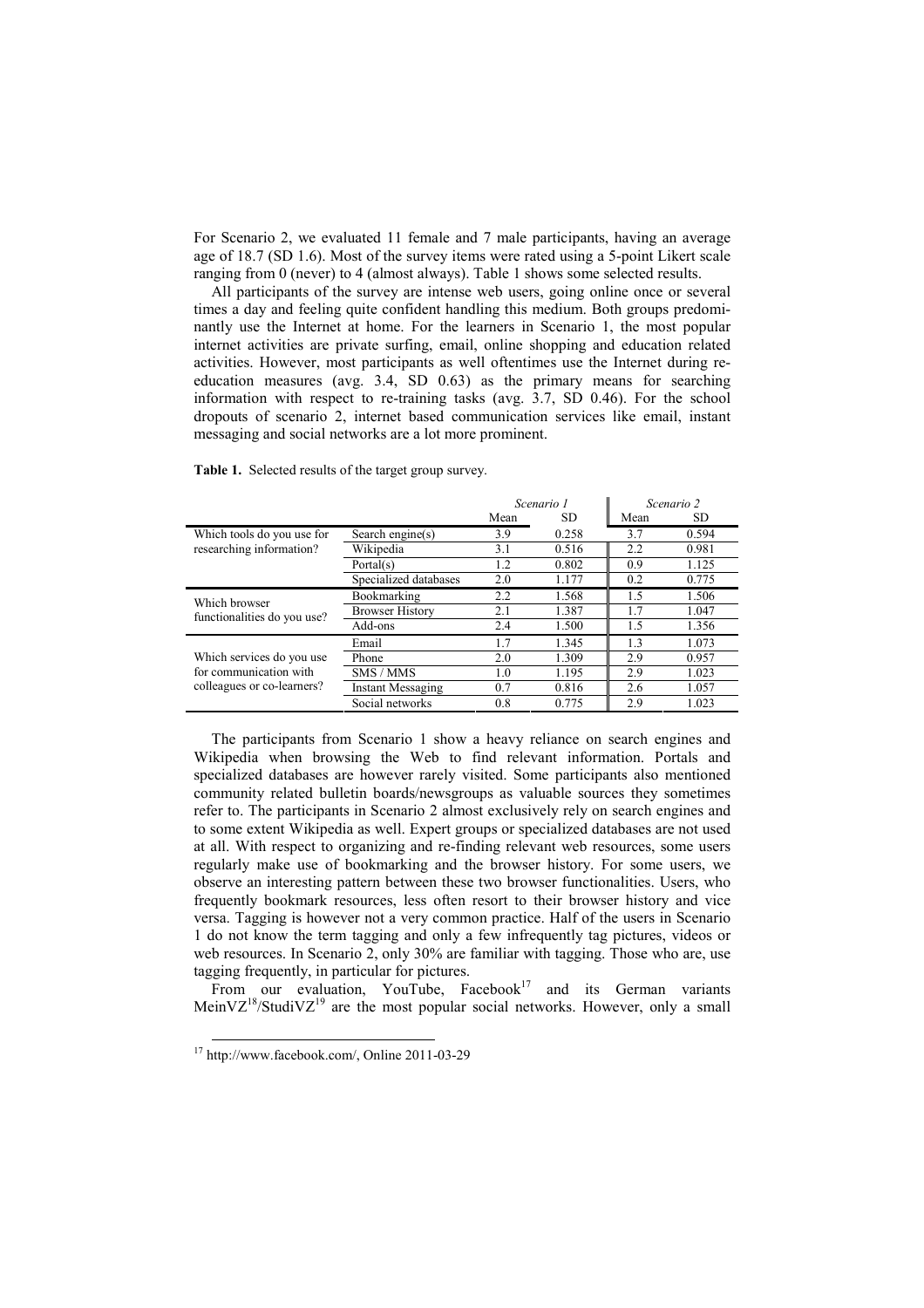number of users actively use these platforms on a regular basis. For those who do, the former two social networks are mainly used for communication with close friends and acquaintances. There are some significant differences between the two target groups with respect to social networking. In Scenario 1, communication with friends or colleagues/co-learners within such social platforms is still rare compared to more traditional media like telephone or email. YouTube, on the other hand, serves as a source for finding interesting content. On the other hand in Scenario 2, Facebook and its German counterpart MeinVZ are used by almost all respondents; more than half of them frequently visit these sites to communicate with friends, acquaintances and colearners, to publish content, to stay up-to-date and to give recommendations. This can be most probably explained by considering the age difference between the two groups, where the participants in Scenario 2 have a lower average age.

# **5. Pedagogical Concepts and Evaluation**

As mentioned in Section 2, there is a pedagogical challenge regarding collaborative resource-based learning - competences in self-regulated and resource-based learning have to be imparted to learners. The aim of the CROKODIL platform is to mediate these competences to the learners. To complement this, a tutor will help with task formulation and tracking attendance in an institutional setting.

# **5.1 Pedagogical Concept**

The central pedagogical elements in CROKODIL are *activities*. The definition of activities should be the starting point for each learning process within the platform. Additionally, the recurring inspection of an activity is the main means for reflecting on the learning process. Activities are basically used to organize tasks often set by a tutor, or to structure goals users wish to accomplish within their learning episode. Activities have the following features and characteristics [10]:

- Activities generally possess a name and a description.
- Activities can be structured hierarchically, i.e. an activity can have subactivities and super-activities. This helps the learner in identifying sub-steps in a task and structuring it accordingly before starting the work on the task itself.
- An arbitrary number of resources can be allocated to an activity.
- Users can describe their experiences, ask for help or discuss various aspects with other users in form of a dedicated discussion thread.
- An activity can be worked on collaboratively e.g. by adding other users or groups to the activity.
- Activities often result in documents containing the outcome of the work on the activity.

<sup>18</sup> http://www.meinvz.net/, Online 2011-03-29

<sup>19</sup> http://www.studivz.net/, Online 2011-03-29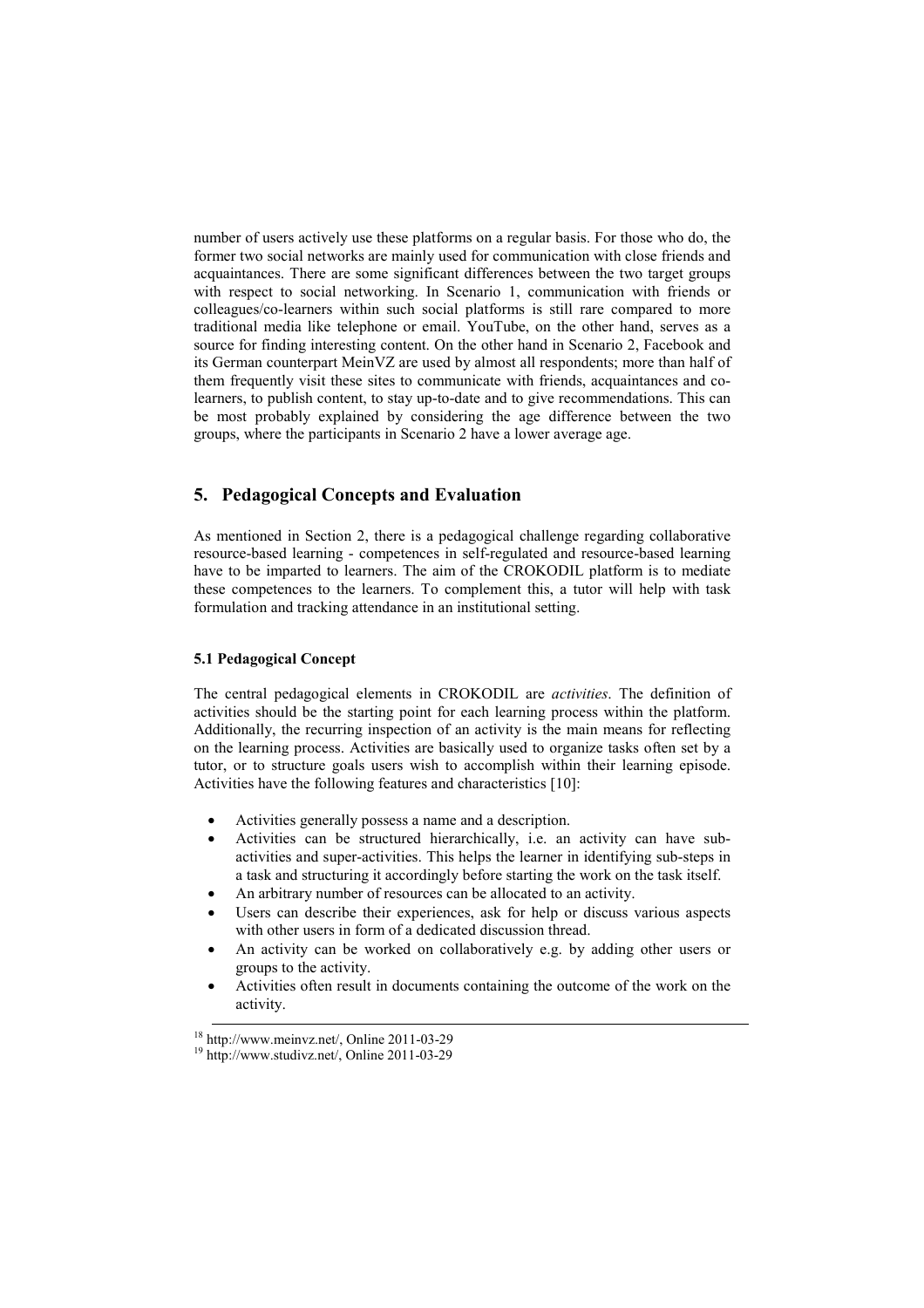### **5.2 Evaluation of the Pedagogical Concept**

We organized a one-day workshop with the learners from Scenario 1 (see Section 4) to evaluate the pedagogical concept before implementing it in the first prototype of the CROKODIL platform [10].

From the 32 participants of the re-education program, two working groups were formed: an experimental group of students who were briefed on our pedagogical concept and would apply this concept during the workshop day, and the second group who were not briefed and would be using the usual form of learning. Both groups received a task description from the tutor and were instructed to solve this task on their own by applying prior knowledge and researching for resources on the Internet. The experimental group was instructed to follow the pedagogical concept, i.e. to define and structure activities which are needed to solve the given task. In addition, they were told to document which web resources they used for the activities and which experiences were made while working on the activities. Half-way through the day the members of the experimental group presented their intermediary results in order to receive corrections and guidance regarding the correct implementation of the pedagogical concept. At the end of the day both groups presented their final results.

The evaluation of the observed process and the results show that the experimental group assesses working with the pedagogical concept as a very positive and valuable experience. Especially the reflection process and the formulation of the relevant activities were found to be very important. From our observations, in the short timeframe of the evaluation, the experimental group was able to understand and apply the main didactic components of the pedagogical concept. A weak point, however, was the structuring of the activities in the different sub-activities. We gathered that more support functionality or explicit instructions are needed from either the system or from the tutor to help the users work more effectively and efficiently. These observations confirm the suggestions made by the European Commission in [4], regarding the need for learners to acquire competences for self-directed learning. Our didactic concept already caters for this by allowing the tutor to define appropriate guidelines even before the session starts. The tutor can create activities in the system which the learners can then extend with their own sub-activities.

# **6. The CROKODIL Platform**

# **6.1 Overview**

As mentioned in Section 2, learners have to manage different tasks in the overall process of resource-based learning in addition to the actual reading and learning process, the CROKODIL platform supports the learner in these tasks. Of crucial importance in resource-based learning are the resources from the Web, which are used by the learner during the learning process. Working with the CROKODIL platform, the learner can search for resources on the Internet and receives support in storing,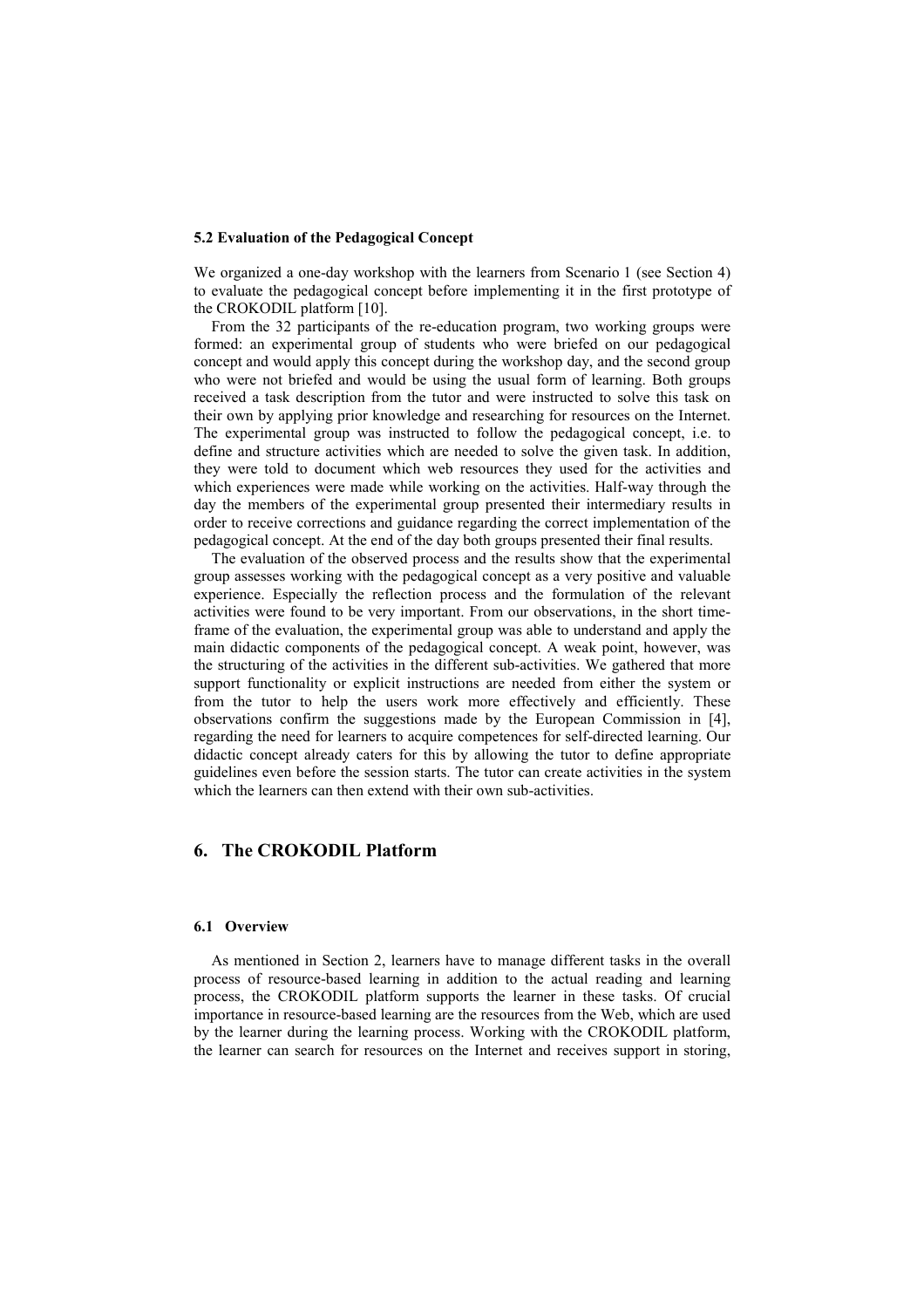describing and sharing resources which seem interesting for the present activity. In addition to searching on the Internet, the learner can also search through the resources stored by the learning community on the platform. Potentially relevant resources are recommended to the learner.

| CROKODIL                                                                    |                                        |                                       | <b>Co</b> intelligent views<br><b>BB</b>                                                                                                                           |                               |
|-----------------------------------------------------------------------------|----------------------------------------|---------------------------------------|--------------------------------------------------------------------------------------------------------------------------------------------------------------------|-------------------------------|
| <b>Account</b>                                                              | 日本のこのみ                                 | Anjorin, Mojisola                     | Crokodil-Chat                                                                                                                                                      |                               |
| Anjorin, Mojisola<br>User profile: Show / Edit<br>Change password           |                                        |                                       | Online<br>٠<br>manuer man pourrouving re-                                                                                                                          |                               |
| Log out                                                                     | Friends<br>Profile                     | Groups Activities Resources Inbox (0) | April 2011 11:01:22):<br>tester, test (Donnerstag, 7.<br>April 2011 11:01:22):<br>Lehmann, Lasse (Donnerstag,                                                      |                               |
| Search                                                                      | My Resources (5)                       |                                       | 7. April 2011 11:01:43): test<br>$\mathcal{L}$<br>tester, test (Donnerstag, 7.<br>April 2011 11:01:53):                                                            |                               |
| Start<br>Alle                                                               |                                        | <b>GKEL Paper</b>                     | tester, test (Donnerstag, 7.<br>April 2011 11:01:53): ttt                                                                                                          | u<br>$\overline{\phantom{a}}$ |
| Sort documents by: OQuality ODate                                           |                                        | Frankfurt Gastronomie Book            | Send                                                                                                                                                               |                               |
| <b>NetNavigator</b>                                                         | nuring                                 |                                       | Favorites (1)                                                                                                                                                      |                               |
| <b>NetNavigator</b>                                                         | $\bullet$ .<br>$\lambda$               | Koath Basics                          | <i><b>A</b></i> Lehmann, Lasse                                                                                                                                     | ×                             |
| <b>History</b>                                                              | $\widetilde{\mathbf{N}}$ are<br>small. | EC-TEL                                | <b>Help Documents (1)</b>                                                                                                                                          |                               |
| cz Anjorin, Mojisola<br>C Kpath Basics<br>Z Frankfurt Gastronomie Book      |                                        | Darmstadt                             | Bearbeitung des<br>persönlichen Profils                                                                                                                            | ø                             |
|                                                                             |                                        |                                       | Taqs Used (9)                                                                                                                                                      |                               |
| Create new (4)<br>Resource<br>? Activity<br><b>K</b> Group<br><b>N</b> User |                                        |                                       | 图 2011<br>book<br>Conference Paper<br>$d$ darmstadt<br><sup>9</sup> Film<br><sup>m</sup> Frankfurt Info Day<br><b>E</b> Heinerfest<br>+ Interesting<br>Sommer 2010 | 00000000000                   |

**Fig. 1.** The CROKODIL Web Portal showing the tab *Resources, th*e other tabs show the user's profile, friends, groups, activities and message inbox. The user can also take part in the online chat. The tags used are listed on the right-hand side for easy and quick access.

Resources in the platform are stored, annotated or described in an easy fashion on the platform as learners can simply tag these resources. CROKODIL enables users to add a concept type to each tag, which allows them to explicitly depict the concept they have in mind. This concept of semantic tagging is described in [11]. Based on an analysis of possible tag types used in resource-based learning, a type set that contains topic, person, learning activity, event, location, type, and a plain tag (i.e. a tag with no specific type attached) was implemented. The tags and resources are represented in the data model as a node, whereas the assignment of a tag to the resource is represented as an edge between them. Between a user and the nodes (which could be resources or tags), a relationship is created. A complex knowledge network is thereby formed. We use K-Infinity<sup>20</sup> as a management platform including all components for building semantic networks. We access and query the semantic network via a web based front-end and we have integrated external data sources. K-Infinity supports different knowledge processing steps ranging from the simple definition of complex

<sup>&</sup>lt;sup>20</sup> Intelligent Views: http://www.i-views.de, Online 2011-03-29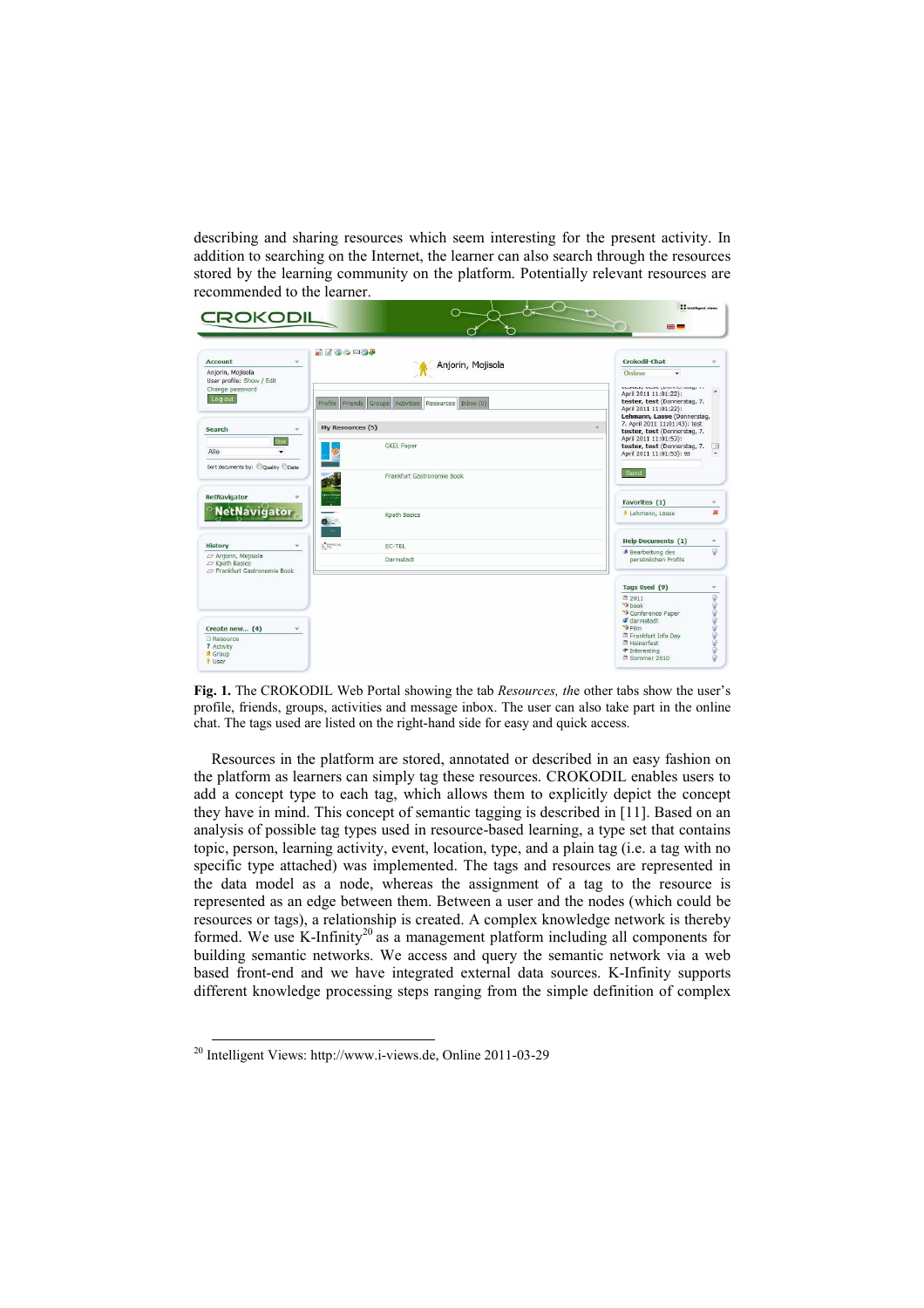knowledge models, to the central and local maintenance of knowledge structures, to the use and distribution of available knowledge.

| Crokodil Sidebar<br>×                                                  |
|------------------------------------------------------------------------|
| <b>Research</b>                                                        |
| ΩŁ                                                                     |
| Current web page $\hat{a}$<br>Б<br>Drag & drop on me!                  |
| In your knowledge net<br><b>Garr Reynolds/Presentations</b><br>$\circ$ |
| <b>More similar resources</b>                                          |
| Presentation Zen<br>by renato l<br>URL:http://www.presentationzen.com/ |
| ٠                                                                      |
| Activities <sup>2</sup>                                                |
| $\odot$                                                                |
| Activities<br><b>E-2-Presentation Skills</b>                           |
| <b>E-2-Preparing Slides</b>                                            |
| <b>Presentation Zen</b><br>Garr Reynolds/Presentatio                   |
| <b>E-2</b> Holding a presentation                                      |
| How to hold a presentatio                                              |
| <b>E-2</b> -Preparing for a presentation<br>$10$ Tips                  |
| Completed Activities                                                   |
| $\overline{\phantom{a}}$                                               |

**Fig. 2.** The CROKODIL Firefox add-on that is integrated as a sidebar in the Firefox browser. Snippets of a web page are dragged and dropped on to the sidebar and these are attached to the activated activity. Similar resources are recommended as well.

For the collection of resources and tags and for copying parts of a web resource (called snippets) as a description of the resource, we developed an add-on for the Web browser Firefox, as shown in Fig. 2. Alternatively, the user can use a custom web application, the CROKODIL web portal, to add resources and information about the resources, as shown in Fig. 1. In the portal, the user can also search for tags or tagged resources, and can view all stored resources.

The portal not only offers support for the management of resources, it also allows the creation of a social network of learners. Each learner has a profile and can create friendship relationships with other users. Users of the platform can also form study groups. These social relationships extend the knowledge network. To support the collaboration among the students, capabilities for synchronous (text chat) and asynchronous (personal messages or discussion threads) communication are integrated into the platform. In addition to these basic functions more features are implemented in the platform. These are now described in more detail in the following sections.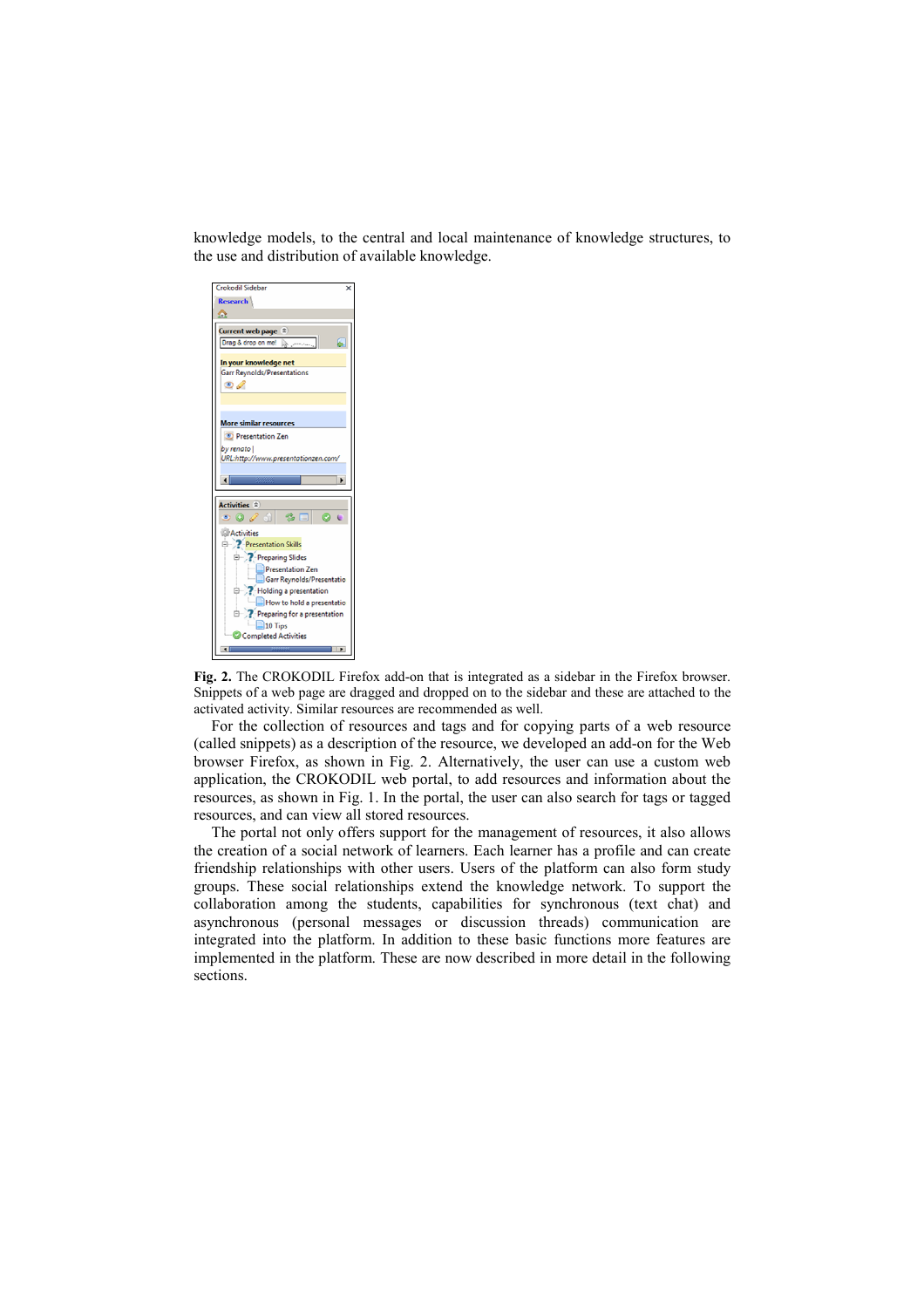### **6.2 Implementation of the Pedagogical Concept**

The components suggested in the pedagogical concept presented in Section 5 have been implemented in CROKODIL [10]:

- A new tag type "activity" has been defined. Resources found during a learning activity can be tagged with this activity. These resources are thus assigned to this activity.
- Activities can be described by various attributes. Of crucial importance is the attribute "result document". This allows the learners to store their own documentation of the learning outcome of the activity.
- Activities can be organized hierarchically by the relation "is part of activity" and its (inverse) relation "is parent activity to". This allows the structuring of complex activities.
- Each activity provides a text box to document the learner's experiences. Comments to these experiences can also be added. All contributions are shown as a list of text sections showing the user's name, the date and the time of creation.

### **6.3 Recommender Services in CROKODIL**

The relations between tags, users and resources as described in [12] are analyzed and based on the information gained from the structure of the semantic network, recommender services are given to the learner. Recommendations of resources based on semantic similarity between textual resources are also possible. The algorithms applied are presented in [13]. Complementing structural and content-based approaches for personalized recommendations, we will also experiment with knowledge propagation along the social network of CROKODIL users. Social connections are of relevance, since they convey additional user information about interests, tastes or preferences. Moreover, studies indicate that especially in tastedriven domains like music or books familiarity with the person generating the recommendation is appreciated by users and may lead to more precise recommendations [14,15]. However, sociological findings imply that not all members of a network are equally useful, but the different kinds of ties hold different potential, especially regarding the novelty and reliability of information [16].

A first step is to assess the strength of ties in our learner networks. Interactions between CROKODIL learners in form of direct communication or learning group membership will be combined with indirect evidence such as bookmarking, viewing or copying another user's resources. Together with preference information about tags, resources and activities as well as structural information about the local social graph, different kinds of ties (like support, influence) and their strength will be identified. Those ties will be exploited to propagate relevant information and to recommend experts.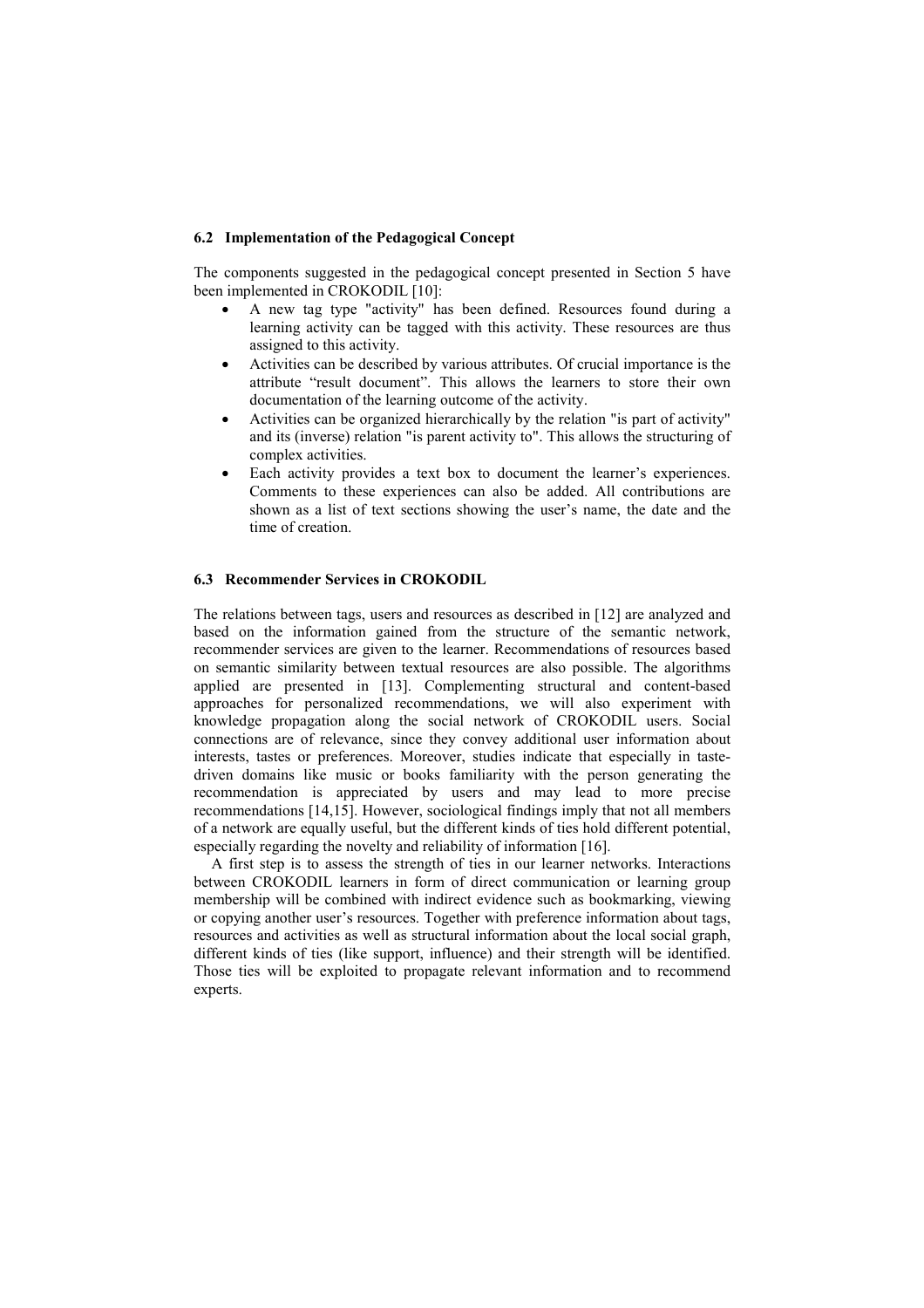### **6.4 Integration in Social Networks and Learning Management Systems**

In order to enrich user profiles within CROKODIL, as well as to increase external visibility of our platform, we plan to integrate CROKODIL with social networks which are popular to our target group according to our questionnaire (see Section 4). We will import relevant user profile attributes, user related metadata like tags and resources; as well as social connections and group memberships. Such external information spares the user from filling in profiles multiple times and, more importantly, to model our users and the ties among them more precisely, e.g. by determining on how many other platforms pairs of friends interact. Facebook offers, for example, FacebookConnect as a way to integrate user information into one's own website. It can also be used to publish on a user's Facebook newsfeed, so friends become aware of activities within CROKODIL.

Besides, Web 2.0 tagging platforms like Delicious are established bookmarking systems that already have a lot of user-generated tags for web resources. Thus, to overcome the problem of data sparseness in the early stage, we are fetching popular tags for URLs bookmarked as well in CROKODIL. External tags can be displayed or only be used internally within similarity computations for recommendations.

The CROKODIL platform is currently being integrated with the  $CLIX<sup>21</sup>$  Learning Management System. This allows the integration of episodes of resource-based learning within traditional courses and simplifies the transfer of resources between both systems. For example, learners can individually compile a list of resources in CROKODIL, transfer them to the LMS, and then discuss them online within the LMS e.g. which resources to use for a joint presentation. Similarly, resources can be provided by the instructor in the LMS and then transferred by the learners into the CROKODIL platform. The technical integration is realized in two steps. The LMS CLIX is extended to support OpenSocial<sup>22</sup> gadgets. This includes a proposed extension of the OpenSocial specification allowing the upload of documents to the hosting container. A CROKODIL gadget will then be developed that allows a learner to browse his resources in the CROKODIL system. Resources can be displayed as topic lists or in a graphical network view. The learner selects resources from the list and triggers their upload into the LMS. A resource can be a link to an internet page or a document file. In both cases, metadata from CROKODIL, like tags and notes is also transferred. The OpenSocial specification is already supported by many social networks and it can be expected that soon the major LMS systems will support it, too. The CROKODIL gadget can then be simply plugged into these LMSs to integrate them with CROKODIL.

 $^{21}$  http://clix.de, Online 2011-03-29

<sup>22</sup> http://www.opensocial.org/, Online 2011-03-29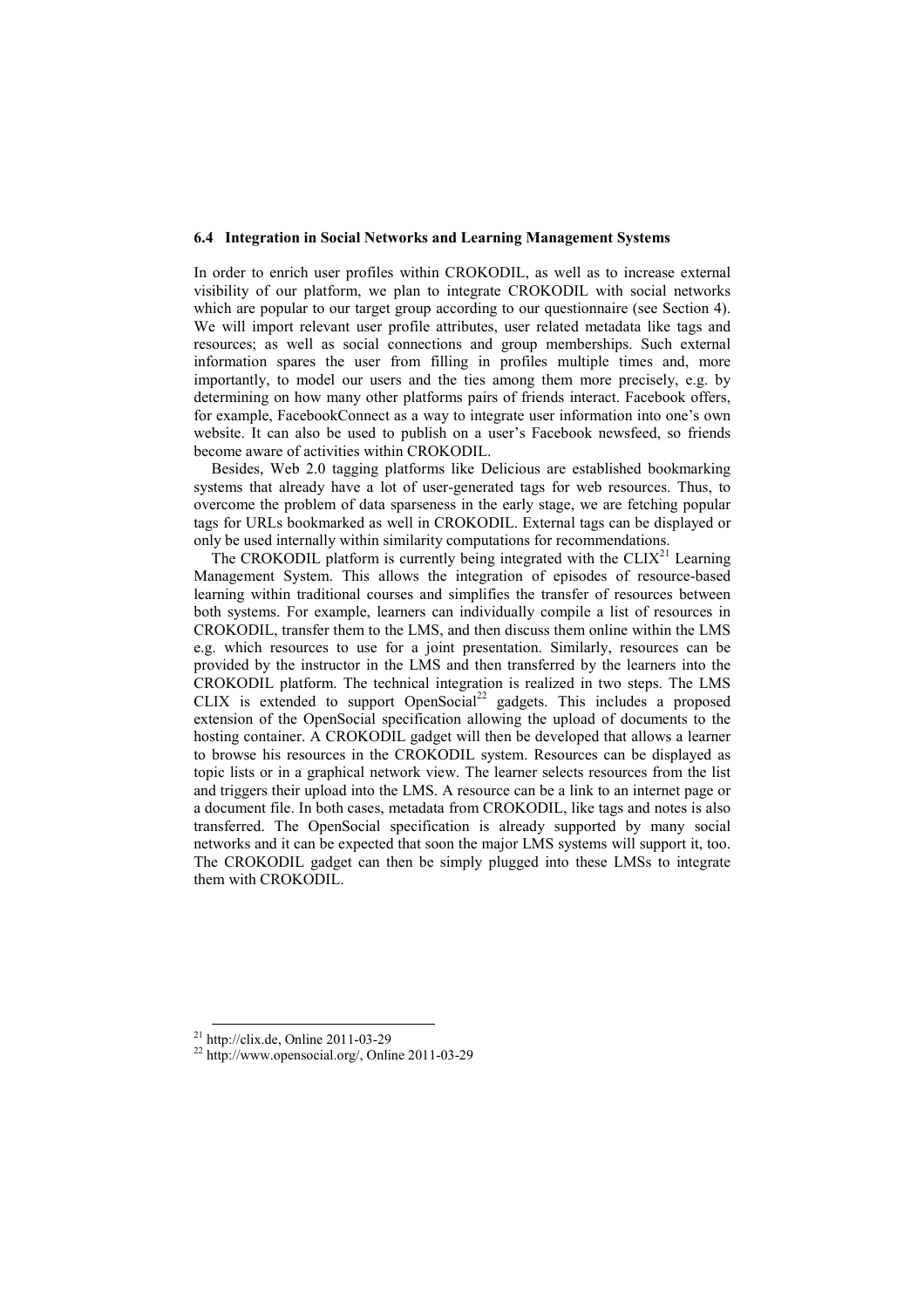

**Fig. 3.** An overview of the CROKODIL platform architecture showing the most important parts as described in the sections above.

# **7. Future Steps & Challenges**

In the future we plan to implement different recommender systems to inform learners about similar resources from other learners, as well as tags which may be more appropriate for describing the resources. We will investigate and implement relevance ranking measures to improve the searching for and retrieval of relevant resources on the platform. We presently are releasing the first prototype of CROKODIL and we plan to have further releases including these additional technical features.

We also plan to conduct an extensive evaluation of the first prototype of the CROKODIL platform. The scenarios provided by our project partners IBB and Siemens AG will be considered for this evaluation. A comparative evaluation of the different recommender algorithms proposed will show the strengths and weaknesses of each approach; possibly leading to hybrid approaches considering structure, content, metadata, and social behaviour amongst users on the platform.

#### **Acknowledgments**

This work is supported by funds from the German Federal Ministry of Education and Research under the mark 01 PF 08015 A and from the European Social Fund of the European Union (ESF). The responsibility for the contents of this publication lies with the authors.